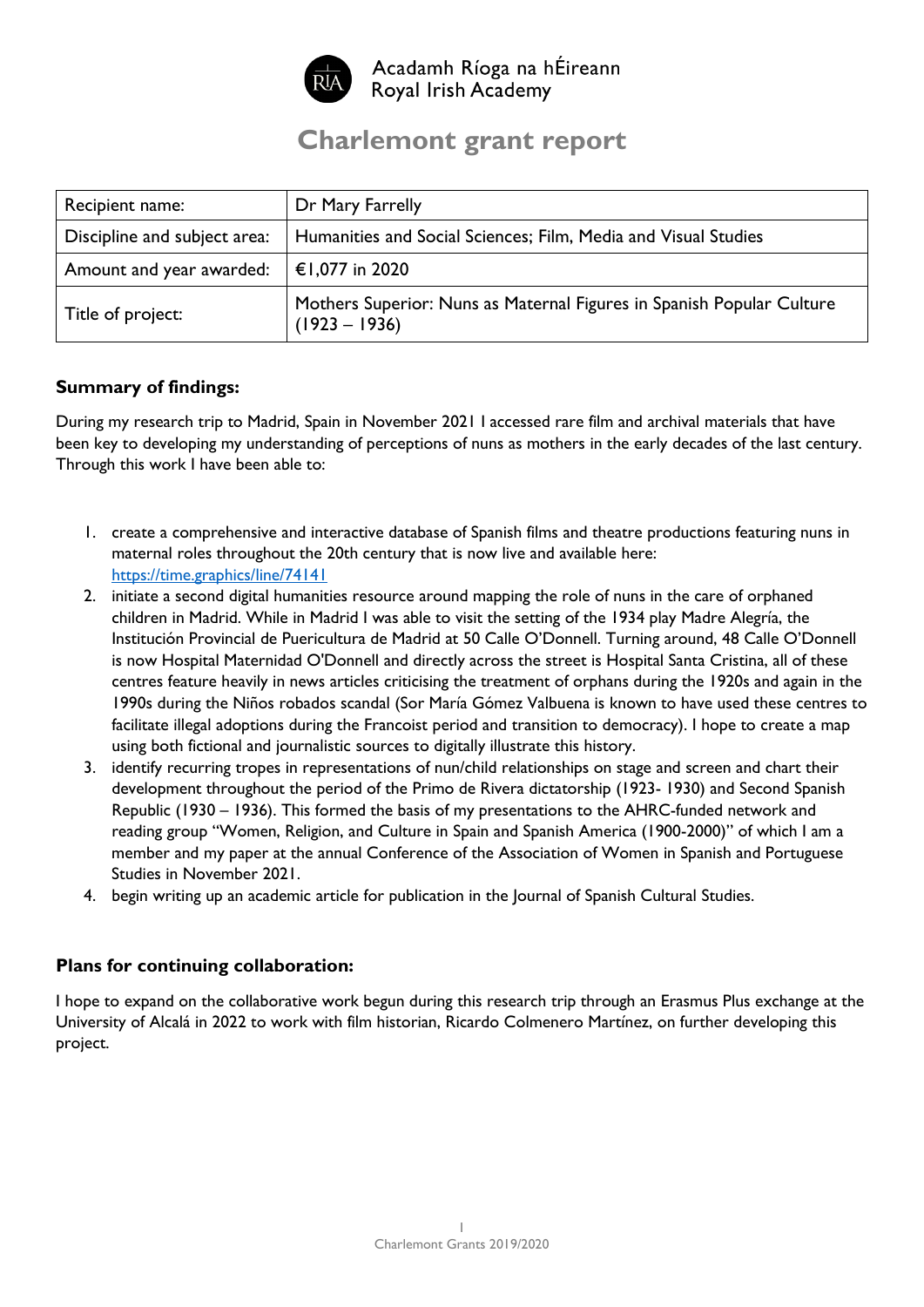

# **Charlemont grant report**

#### **Published work and publication plans:**

I plan to submit a journal article based on this research to the Journal of Spanish Cultural Studies in early 2022.

#### **Dissemination and plans for future dissemination:**

I presented a draft of a video essay based on this research at the annual Conference of the Association of Women in Spanish and Portuguese Studies in November 2021.



## **Collaborations and planned collaborations:**

I hope to expand on the collaborative work begun during this research trip through an Erasmus Plus exchange at the University of Alcalá in 2022 to work with film historian, Ricardo Colmenero Martínez, on further developing this project.

## **Outreach and engagement activities:**

An interactive database of Spanish films and theatre productions featuring nuns in maternal roles throughout the 20th century that is now live and available here: [https://time.graphics/line/74141.](https://time.graphics/line/74141) A video essay to accompany the final academic article is also in production.